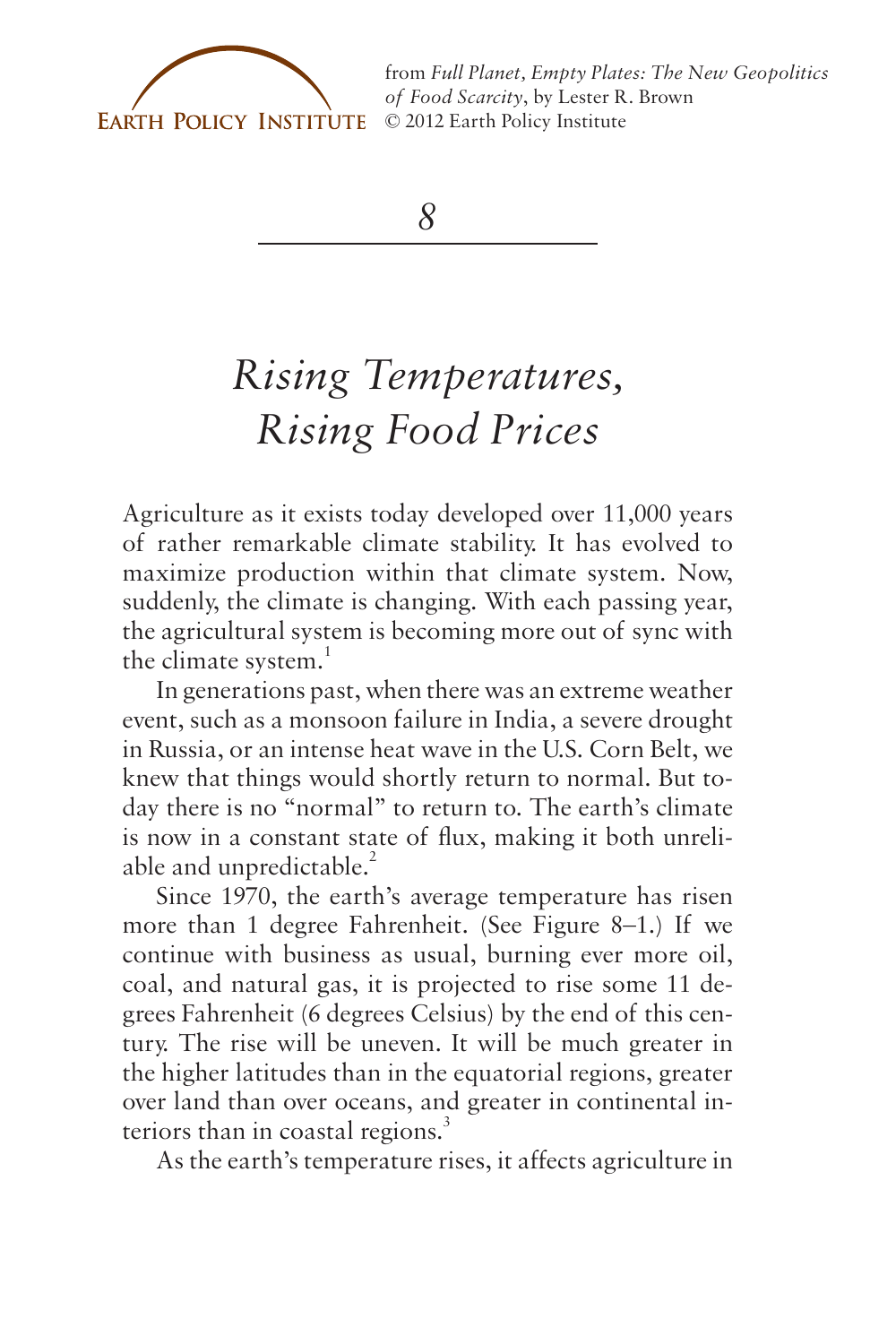

Figure 8–1. *Average Global Temperature 1880–2011*

many ways. High temperatures interfere with pollination and reduce photosynthesis of basic food crops. The most vulnerable part of a plant's life cycle is the pollination period. Of the world's three food staples—corn, wheat, and rice—corn is particularly vulnerable. In order for corn to reproduce, pollen must fall from the tassel to the strands of silk that emerge from the end of each ear. Each of these silk strands is attached to a kernel site on the cob. If the kernel is to develop, a grain of pollen must fall on the silk strand and then journey to the kernel site where fertilization takes place. When temperatures are uncommonly high, the silk strands quickly dry out and turn brown, unable to play their role in the fertilization process.

When it comes to rice, the effects of temperature on pollination have been studied in detail in the Philippines. Scientists there report that the pollination of rice falls from 100 percent at 93 degrees Fahrenheit (34 degrees Celsius) to near zero at 104 degrees, leading to crop failure.<sup>4</sup>

High temperatures can also dehydrate plants. When a

corn plant curls its leaves to reduce exposure to the sun, photosynthesis is reduced. And when the stomata on the underside of the leaves close to reduce moisture loss, carbon dioxide  $(CO<sub>2</sub>)$  intake is also reduced, further restricting photosynthesis. At elevated temperatures, the corn plant, which under ideal conditions is so extraordinarily productive, goes into thermal shock.

In a study of local ecosystem sustainability, Mohan Wali and his colleagues at Ohio State University noted that as temperature rises, photosynthetic activity in plants increases until the temperature reaches 68 degrees Fahrenheit. The rate of photosynthesis then plateaus until the temperature reaches 95 degrees Fahrenheit. Beyond this point it declines, until at 104 degrees Fahrenheit, photosynthesis ceases entirely.<sup>5</sup>

All of these changes affect crop yields. Crop ecologists in several countries have been focusing on the precise relationship between temperature and crop yields. Their findings suggest a rule of thumb that a 1-degree-Celsius rise in temperature above the norm during the growing season lowers wheat, rice, and corn yields by 10 percent. Some of the most comprehensive research on this topic comes from the International Rice Research Institute in the Philippines. Crop yields from experimental field plots of irrigated rice dropped by 10 percent with a 1-degree-Celsius rise in temperature. The scientists concluded that "temperature increases due to global warming will make it increasingly difficult to feed Earth's growing population."<sup>6</sup>

Stanford University scientists David Lobell and Gregory Asner conducted an empirical analysis of the effect of temperature on U.S. corn and soybean yields. They found that higher temperatures during the growing season had an even greater effect on yields of these crops than many scientists had reckoned. Using data for 1982–98 from 618 counties for corn and 444 counties for soybeans, they con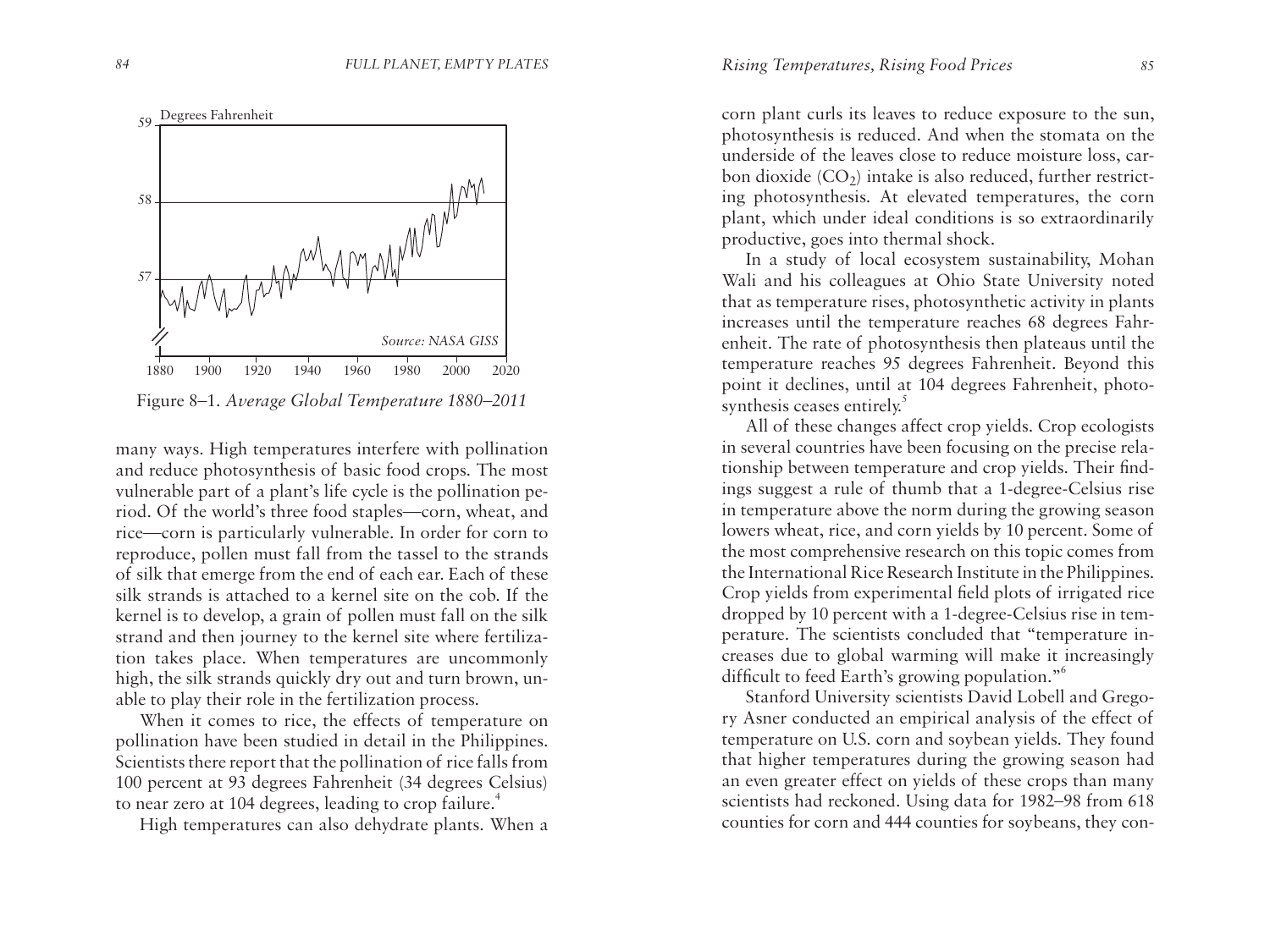cluded that for each 1-degree-Celsius rise in temperature, yields of each crop declined by 17 percent. This study suggests that the earlier rule of thumb that a 1-degree-Celsius rise in temperature would reduce yields by 10 percent could be conservative.

The earth's rising temperature also affects crop yields indirectly via the melting of mountain glaciers. As the larger glaciers shrink and the smaller ones disappear, the ice melt that sustains rivers, and the irrigation systems dependent on them, will diminish. In early 2012, a release from the University of Zurich's World Glacier Monitoring Service indicated that 2010 was the twenty-first consecutive year of glacier retreat. They also noted that glaciers are now melting at least twice as fast as a decade ago.<sup>8</sup>

Mountain glaciers are melting in the Andes, the Rocky Mountains, the Alps, and elsewhere, but nowhere does melting threaten world food security more than in the glaciers of the Himalayas and on the Tibetan Plateau that feed the major rivers of India and China. It is the ice melt that keeps these rivers flowing during the dry season. In the Indus, Ganges, Yellow, and Yangtze River basins, where irrigated agriculture depends heavily on rivers, the loss of glacial-fed, dry-season flow will shrink harvests and could create unmanageable food shortages.<sup>9</sup>

 In China, which is even more dependent than India on river water for irrigation, the situation is particularly challenging. Chinese government data show that the glaciers on the Tibetan Plateau that feed the Yellow and Yangtze Rivers are melting at a torrid pace. The Yellow River, whose basin is home to 153 million people, could experience a large dry-season flow reduction. The Yangtze River, by far the larger of the two, is threatened by the disappearance of glaciers as well. The basin's 586 million people rely heavily on rice from fields irrigated with its water.<sup>11</sup>

Yao Tandong, one of China's leading glaciologists,

predicts that two thirds of China's glaciers could be gone by 2060. "The full-scale glacier shrinkage in the plateau region," Yao says, "will eventually lead to an ecological catastrophe."<sup>11</sup>

The world has never faced such a predictably massive threat to food production as that posed by the melting mountain glaciers of Asia. China and India are the world's top two wheat producers, and they also totally dominate the rice harvest.<sup>12</sup>

Agriculture in the Central Asian countries of Afghanistan, Kazakhstan, Kyrgyzstan, Tajikistan, Turkmenistan, and Uzbekistan depends heavily on snowmelt from the Hindu Kush, Pamir, and Tien Shan mountain ranges for irrigation water. Nearby Iran gets much of its water from the snowmelt in the 18,000-foot-high Alborz Mountains between Tehran and the Caspian Sea. The glaciers in these ranges also appear vulnerable to rising temperatures.<sup>13</sup>

In the Andes, a number of small glaciers have already disappeared, such as the Chacaltaya in Bolivia and Cotacachi in Ecuador. Within a couple of decades, numerous other glaciers are expected to follow suit, disrupting local hydrological patterns and agriculture. For places that rely on glacial melt for household and irrigation use, this is not good news.14

Peru, which stretches some 1,100 miles along the vast Andean mountain range and is the site of 70 percent of the earth's tropical glaciers, is in trouble. Its glaciers, which feed the many Peruvian rivers that supply water to the cities in the semiarid coastal regions, have lost 22 percent of their area. Ohio State University glaciologist Lonnie Thompson reported in 2007 that the Quelccaya Glacier in southern Peru, which was retreating by 6 meters per year in the 1960s, was by then retreating by 60 meters annually. In an interview with *Science News* in early 2009, he said, "It's now retreating up the mountainside by about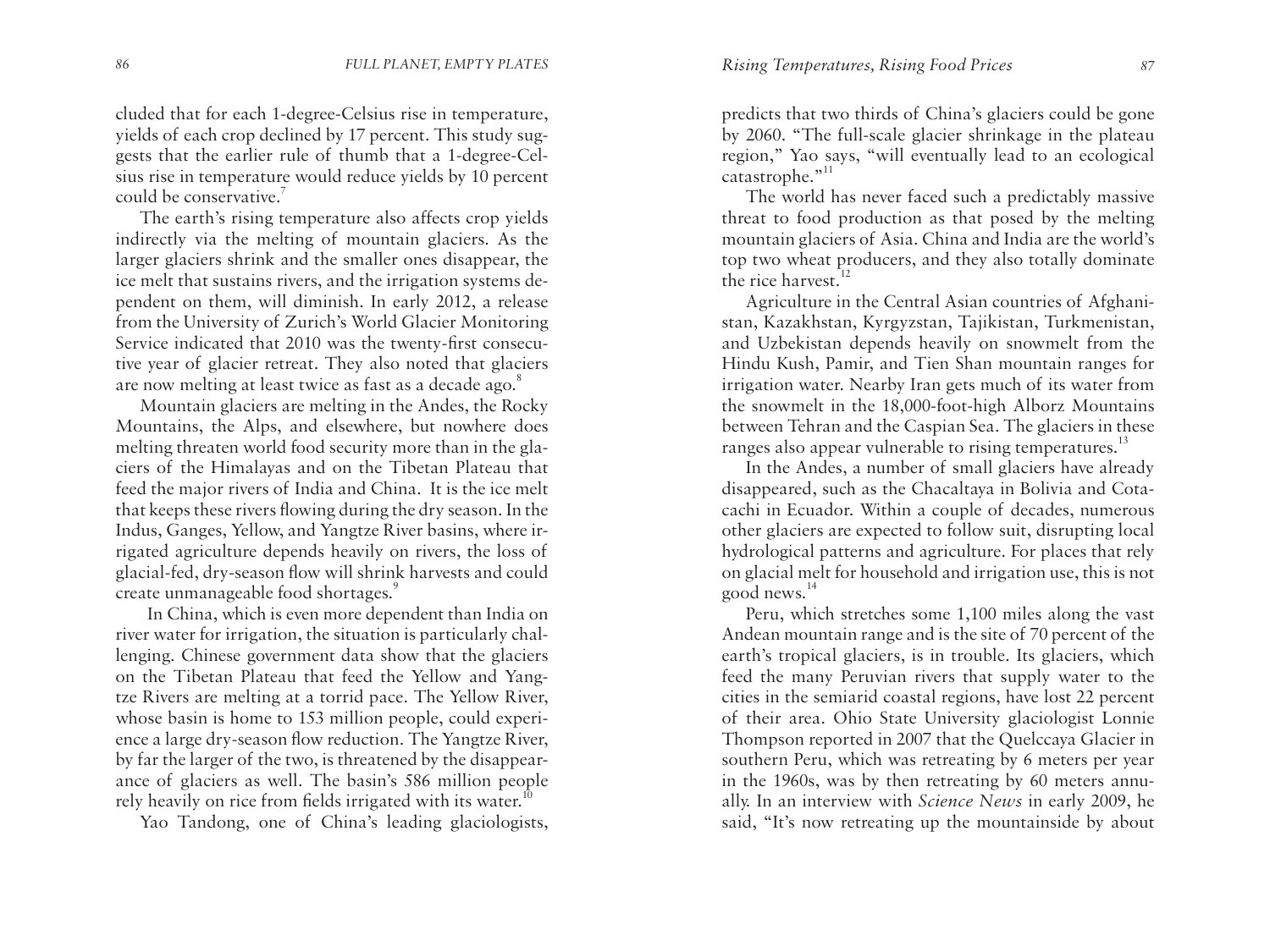18 inches a day, which means you can almost sit there and watch it lose ground."<sup>15</sup>

Many of Peru's farmers irrigate their wheat, rice, and potatoes with the river water from these disappearing glaciers. During the dry season, farmers are totally dependent on irrigation water. For Peru's 30 million people, shrinking glaciers could mean shrinking harvests.<sup>16</sup>

Throughout the Andean region, climate change is contributing to water scarcity. Barbara Fraser writes in *The Daily Climate* that "experts predict that climate change will exacerbate water scarcity, increasing conflicts between competing users, pitting city dwellers against rural residents, people in dry lands against those in areas with abundant rainfall and Andean mining companies against neighboring farm communities."<sup>17</sup>

In the southwestern United States, the Colorado River—the region's primary source of irrigation water—depends on snowfields in the Rockies for much of its flow. California, in addition to depending heavily on the Colorado, relies on snowmelt from the Sierra Nevada range in the eastern part of the state. Both the Sierra Nevada and the coastal range supply irrigation water to California's Central Valley, the country's fruit and vegetable basket.<sup>18</sup>

With the continued heavy burning of fossil fuels, global climate models project a 70-percent reduction in the amount of snow pack for the western United States by mid-century. The Pacific Northwest National Laboratory of the U.S. Department of Energy did a detailed study of the Yakima River Valley, a vast fruit-growing region in Washington State. It projected progressively heavier harvest losses as the snow pack shrinks, reducing irrigation water flows.<sup>19</sup>

Even as the melting of glaciers threatens dry-season river flows, the melting of mountain glaciers and of the Greenland and Antarctic ice sheets is raising sea level and

thus threatening the rice-growing river deltas of Asia. If the Greenland ice sheet were to melt entirely, it would raise sea level 23 feet. The latest projections show sea level rising by up to 6 feet during this century. Such a rise would sharply reduce the rice harvest in Asia, home to over half the world's people. Even half that rise would inundate half the riceland in Bangladesh, a country of 152 million people, and would submerge a large part of the Mekong Delta, a region that produces half of Viet Nam's rice, leaving the many countries that import rice from it looking elsewhere.<sup>20</sup>

In addition to the Gangetic and Mekong Deltas, numerous other rice-growing river deltas in Asia would be submerged in varying degrees by a 6-foot rise in sea level. It is not intuitively obvious that ice melting on a large island in the far North Atlantic could shrink the rice harvest in Asia, but it is true. $^{21}$ 

Scientists also expect higher temperatures to bring more drought—witness the dramatic increase in the land area affected by drought in recent decades. A team of scientists at the National Center for Atmospheric Research in the United States reported that the earth's land area experiencing very dry conditions expanded from well below 20 percent from the 1950s to the 1970s to closer to 25 percent in recent years. The scientists attributed most of the change to a rise in temperature and the remainder to reduced precipitation. The drying was concentrated in the Mediterranean region, East and South Asia, mid-latitude Canada, Africa, and eastern Australia.<sup>22</sup>

A 2009 report published by the U.S. National Academy of Sciences reinforced these findings. It concluded that if atmospheric  $CO<sub>2</sub>$  climbs from the current level of 391 parts per million (ppm) to above 450 ppm, the world will face irreversible dry-season rainfall reductions in several regions. The study likened the conditions to those of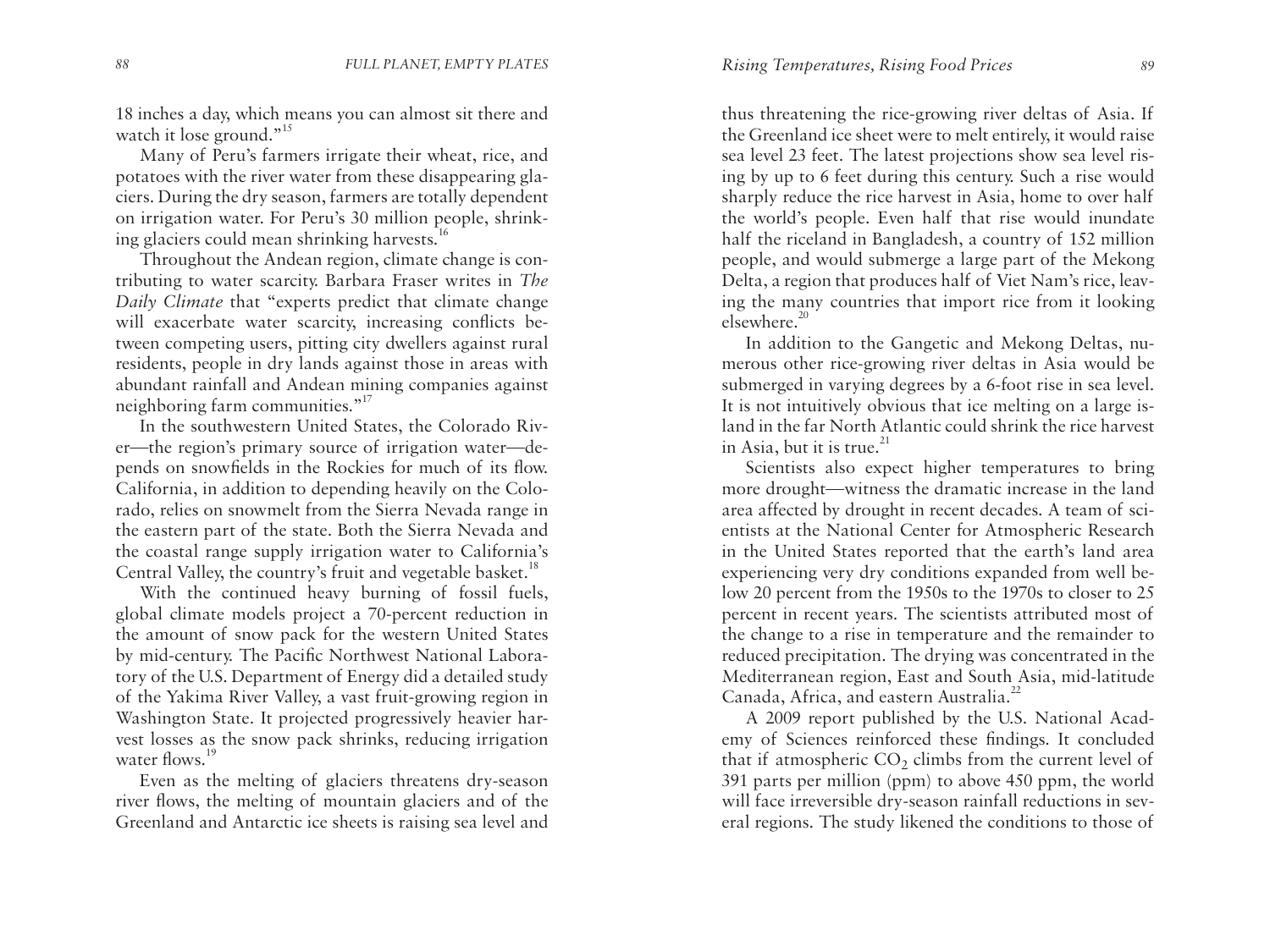the U.S. Dust Bowl era of the 1930s. Physicist Joe Romm, drawing on recent climate research, reports that "levels of aridity comparable to those in the Dust Bowl could stretch from Kansas to California by mid-century."23

Rising temperatures also fuel wildfires. Anthony Westerling of Scripps Institution and colleagues found that the average wildfire season in the western United States has lengthened by 78 days from the period 1970–86 to 1987–2003 as temperatures increased an average 1.6 degrees Fahrenheit. Looking forward, researchers with the U.S. Department of Agriculture's Forest Service drew on 85 years of fire and temperature records to project that a 2.9-degree-Fahrenheit rise in summer temperature could double the area of wildfires in the 11 western states.<sup>24</sup>

In addition to more widespread drought and more numerous wildfires, climate change brings more extreme heat waves. One of the most destructive of these came in the U.S. Midwest in 1988. Combined with drought, as most heat waves are, this one dropped the U.S. grain harvest from an annual average of 324 million tons in the preceding years to 204 million tons. Fortunately, the United States—the world's dominant grain supplier—had substantial stocks at that time that it could draw upon, allowing it to meet its export commitments. If such a drop were to occur today, when grain stocks are seriously depleted, there would be panic in the world grain market.<sup>25</sup>

Another extreme heat wave came in Western Europe in the late summer of 2003. It claimed some 52,000 lives. France and Italy were hit hardest. And London experienced its first 100-degree-Fahrenheit temperature reading in its history. Fortunately the wheat crop was largely harvested when this late-summer heat wave began, so the losses in that sector were modest.<sup>26</sup>

In the summer of 2010, Russia experienced an extraordinary heat wave unlike anything it had seen before. The July temperature in Moscow averaged a staggering 14 degrees Fahrenheit above the norm. High temperatures sparked wildfires, which caused an estimated \$300 billion worth of damage to the country's forests. In addition to claiming nearly 56,000 lives, this heat wave reduced the Russian grain harvest from nearly 100 million tons to 60 million tons. Russia, which had been an exporting country, suddenly banned exports.<sup>27</sup>

Close on the heels of these unprecedented high temperatures in Russia was the 2011 heat wave in Texas, a leading U.S. agricultural state. In Dallas, located in the Texas heartland, the average temperature reached 100 degrees Fahrenheit for 40 consecutive days, shattering all records. It also forced many farmers into bankruptcy. More than a million acres of crops were never harvested. Many ranchers in this leading cattle-producing state had to sell their herds. They had no forage, no water, and no choice. The heat and drought in Texas broke almost all records in the state's history for both intensity and duration. Agricultural damage was estimated to exceed \$7 billion.<sup>28</sup>

As the earth's temperature rises, scientists expect heat waves to be both more frequent and more intense. Stated otherwise, crop-shrinking heat waves will now become part of the agricultural landscape. Among other things, this means that the world should increase its carryover stocks of grain to provide adequate food security.<sup>29</sup>

The continuing loss of mountain glaciers and the resulting reduced meltwater runoff could create unprecedented water shortages and political instability in some of the world's more densely populated countries. China, already struggling to contain food price inflation, could well see spreading social unrest if food supplies tighten.<sup>30</sup>

For Americans, the melting of the glaciers on the Tibetan Plateau would appear to be China's problem. It is. But it is also a problem for the entire world. For low-income